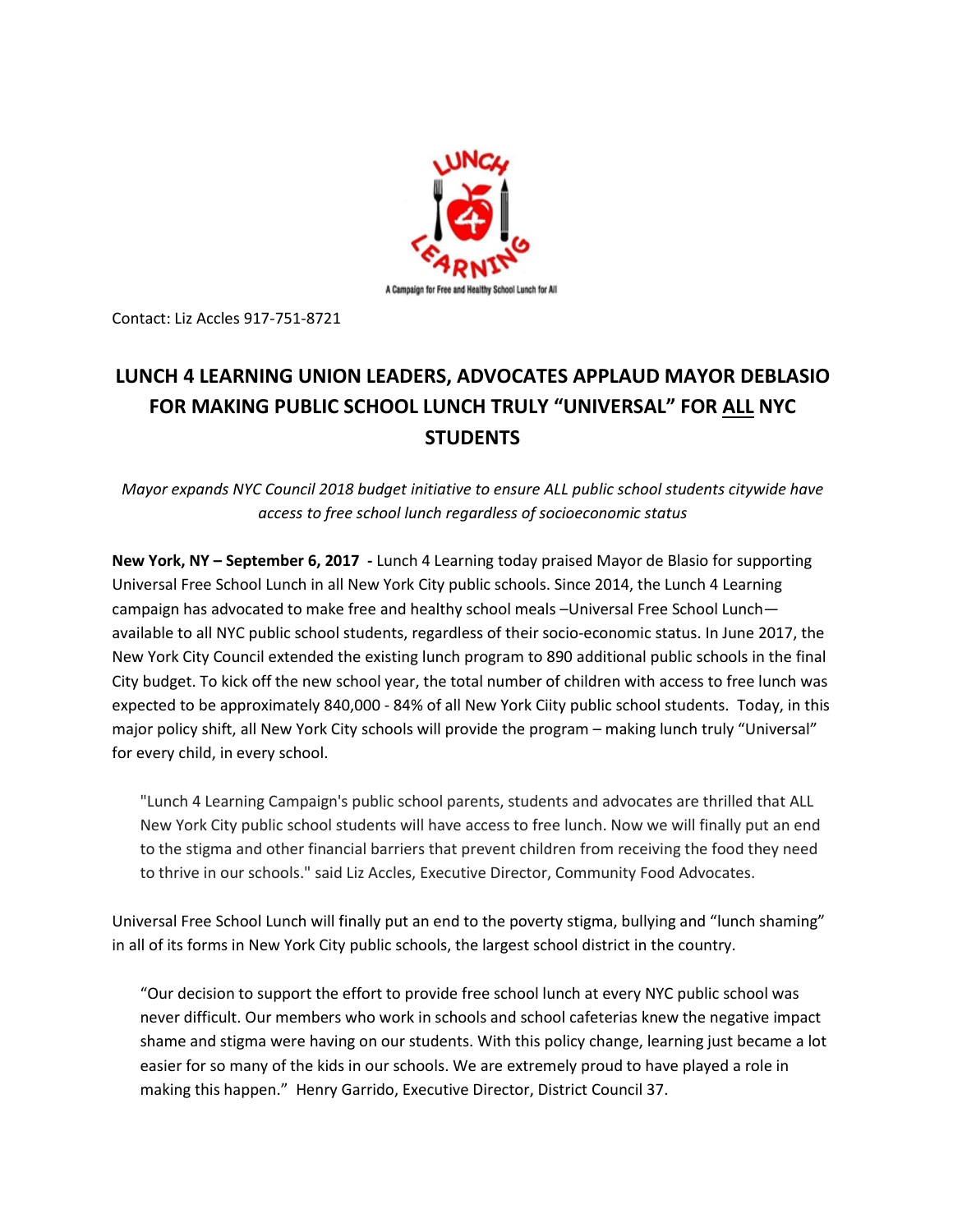"Parents, teachers, New York City employees, food activists and New York elected officials came together and made this change happen. Our students and our schools are the winners with universal free lunch." - Michael Mulgrew, president of the United Federation of Teachers

Lunch 4 Learning has maintained the well-documented position that true equity in New York City public schools means that all students have the same resources--including food without barriers--during lunchtime. Healthy students simply do better on all levels of achievement and performance, cognitive skills and emotional wellbeing. Thanks to the Mayor and City Council, all students will have access to proper nourishment, which will increase NYC students' chances for academic success.

"We want our students to have hungry minds, not hungry bodies," said Council of School Supervisors and Administrators President Mark Cannizzaro. "We commend Mayor De Blasio for this initiative, which will undoubtedly impact how our students live and learn."

On the heels of this victory for NYC student and families, the Lunch 4 Learning coalition will focus on ensuring successful implementation of UFSL and looks forward to collaborating with the Department of Education and the de Blasio administration to maximize the program's impact and effectiveness.

Universal Free School Lunch was championed by NYC Council Speaker Melissa Mark-Viverito, NYC Council Finance Chair Julissa Ferreras-Copeland, NYC Council Education Committee Chairperson Daniel Dromm, and 45 additional Council Members from throughout the five boroughs, specifically the members of the Black, Latino/a, and Asian Caucus and the Progressive Caucus, as well as Public Advocate Letitia James, and all 5 Borough Presidents.

Lunch 4 Learning leadership includes union leaders Executive Director DC 37 Henry Garrido, UFT President Michael Mulgrew, and CSA President Mark Cannizzaro representing over 300,000 collective members.

## **ABOUT LUNCH 4 LEARNING**

Lunch 4 Learning has brought together students, parents, pediatricians and health advocates, union leaders and their members, organizational leaders and elected officials, and top chefs and celebrities to elevate this issue and focus attention on this anti-hunger, health and educational priority.

In 2016-17, Lunch 4 Learning amplified its advocacy through a direct mail campaign in the 5 boroughs, social media outreach, and on-the-ground rallies on the steps of City Hall, which turned out hundreds of supporters. Moreover, coalition partner and funder, The New York State Health Foundation, released a poll in April 2017 demonstrating 82% of New Yorkers supported Universal Free School Lunch –overwhelming support for expanding the program.